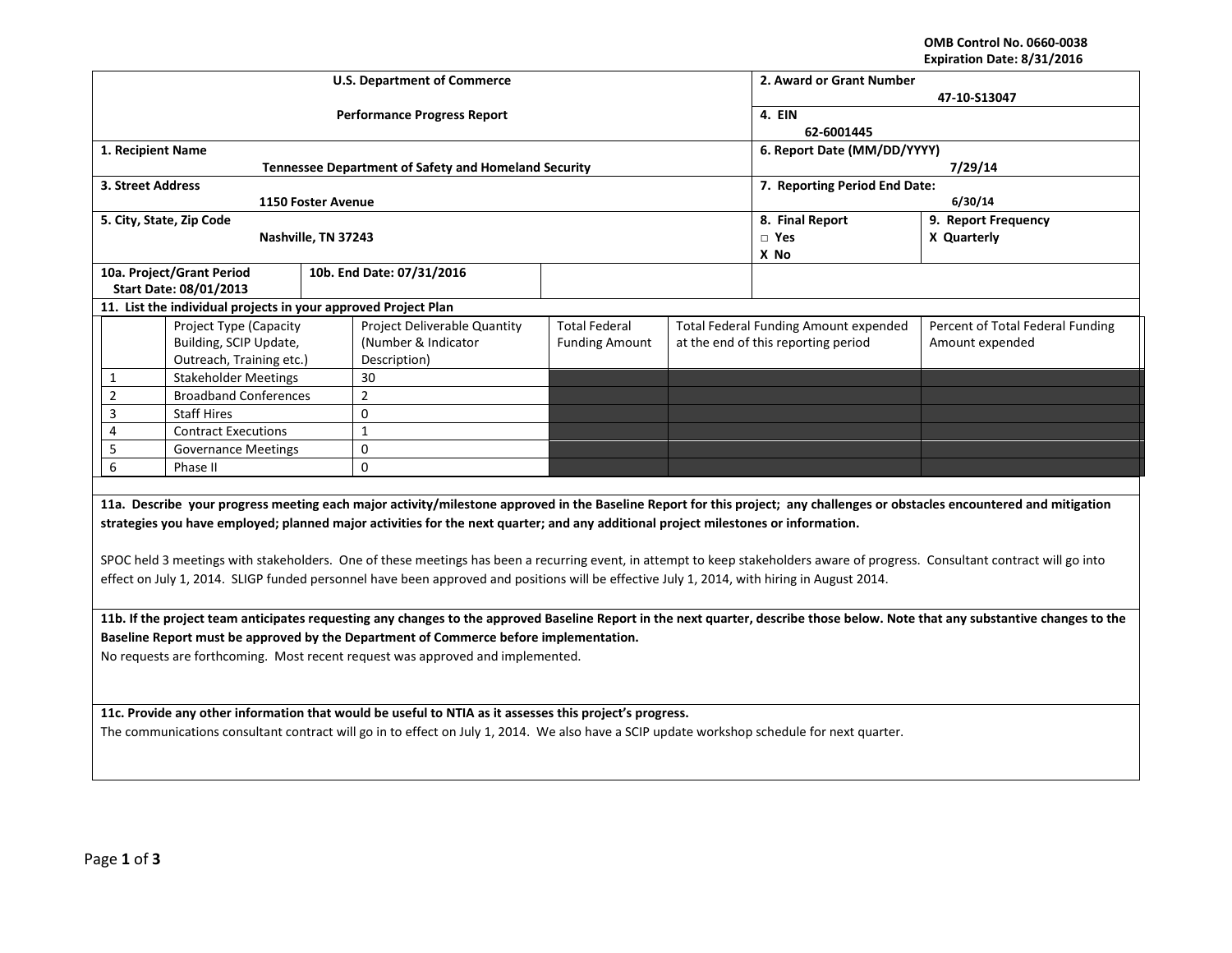**11d. Describe any success stories or best practices you have identified. Please be as specific as possible.**

## **12. Personnel**

12a. If the project is not fully staffed, describe how any lack of staffing may impact the project's time line and when the project will be fully staffed. The project is not staffed as of yet, but we anticipate hiring all staff by Q5, as projected in the Baseline/Expenditure Plan. We don't anticipate any changes to the project's timeline.

## **12b. Staffing Table**

| <b>Job Title</b><br>FTE %<br>Project(s) Assigned                                                              |                            |                                                                             |                          |              | Change              |              |                      |                                                                                                                                       |                        |                          |  |
|---------------------------------------------------------------------------------------------------------------|----------------------------|-----------------------------------------------------------------------------|--------------------------|--------------|---------------------|--------------|----------------------|---------------------------------------------------------------------------------------------------------------------------------------|------------------------|--------------------------|--|
|                                                                                                               |                            |                                                                             |                          |              |                     |              |                      |                                                                                                                                       |                        |                          |  |
|                                                                                                               |                            |                                                                             |                          |              |                     |              |                      |                                                                                                                                       |                        |                          |  |
|                                                                                                               |                            |                                                                             |                          |              | Add Row             |              | Remove Row           |                                                                                                                                       |                        |                          |  |
|                                                                                                               |                            |                                                                             |                          |              |                     |              |                      |                                                                                                                                       |                        |                          |  |
|                                                                                                               |                            |                                                                             |                          |              |                     |              |                      |                                                                                                                                       |                        |                          |  |
|                                                                                                               |                            | 13. Subcontracts (Vendors and/or Subrecipients)                             |                          |              |                     |              |                      |                                                                                                                                       |                        |                          |  |
|                                                                                                               |                            |                                                                             |                          |              |                     |              |                      | 13a. Subcontracts Table - Include all subcontractors. The totals from this table must equal the "Subcontracts Total" in Question 14f. |                        |                          |  |
| Name                                                                                                          | <b>Subcontract Purpose</b> | Type                                                                        |                          | RFP/RFQ      | Contract            | <b>Start</b> | End                  | <b>Total Federal</b>                                                                                                                  | <b>Total Matching</b>  | Project and % Assigned   |  |
|                                                                                                               |                            |                                                                             | (Vendor/Subrec.)         | Issued       | Executed            | Date         | Date                 | <b>Funds Allocated</b>                                                                                                                | <b>Funds Allocated</b> |                          |  |
|                                                                                                               |                            |                                                                             |                          | (Y/N)        | (Y/N)               |              |                      |                                                                                                                                       |                        |                          |  |
| Buford Goff &                                                                                                 | Data Collection,           |                                                                             | Vendor                   | Y            | Y                   | July 1,      | June                 | 1,584,817                                                                                                                             | 590,335                |                          |  |
| Associates                                                                                                    | Outreach and               |                                                                             |                          |              |                     | 2014         | 30,                  |                                                                                                                                       |                        |                          |  |
|                                                                                                               | Education                  |                                                                             |                          |              |                     |              | 2017                 |                                                                                                                                       |                        |                          |  |
|                                                                                                               |                            |                                                                             |                          |              |                     |              |                      |                                                                                                                                       |                        |                          |  |
|                                                                                                               |                            |                                                                             |                          |              | Add Row             |              | Remove Row           |                                                                                                                                       |                        |                          |  |
|                                                                                                               |                            |                                                                             |                          |              |                     |              |                      |                                                                                                                                       |                        |                          |  |
|                                                                                                               |                            |                                                                             |                          |              |                     |              |                      |                                                                                                                                       |                        |                          |  |
|                                                                                                               |                            | 13b. Describe any challenges encountered with vendors and/or subrecipients. |                          |              |                     |              |                      |                                                                                                                                       |                        |                          |  |
| None at this time.                                                                                            |                            |                                                                             |                          |              |                     |              |                      |                                                                                                                                       |                        |                          |  |
|                                                                                                               |                            |                                                                             |                          |              |                     |              |                      |                                                                                                                                       |                        |                          |  |
|                                                                                                               |                            |                                                                             |                          |              |                     |              |                      |                                                                                                                                       |                        |                          |  |
| 14. Budget Worksheet                                                                                          |                            |                                                                             |                          |              |                     |              |                      |                                                                                                                                       |                        |                          |  |
| Columns 2, 3 and 4 must match your current project budget for the entire award, which is the SF-424A on file. |                            |                                                                             |                          |              |                     |              |                      |                                                                                                                                       |                        |                          |  |
| Only list matching funds that the Department of Commerce has already approved.                                |                            |                                                                             |                          |              |                     |              |                      |                                                                                                                                       |                        |                          |  |
| Project Budget Element (1)                                                                                    |                            | <b>Federal Funds</b>                                                        | <b>Approved Matching</b> |              | <b>Total Budget</b> |              | <b>Federal Funds</b> | <b>Approved Matching Funds</b>                                                                                                        |                        | Total Funds Expended (7) |  |
|                                                                                                               |                            | Awarded (2)                                                                 | Funds (3)                |              | (4)                 |              | Expended (5)         | Expended (6)                                                                                                                          |                        |                          |  |
| a. Personnel Salaries                                                                                         |                            | 336,810                                                                     |                          | 0            | 336,810             |              | 2399                 | $\Omega$                                                                                                                              |                        | 2399                     |  |
| b. Personnel Fringe Benefits                                                                                  |                            | 62,248                                                                      |                          | 0            | 62,248              |              | $\Omega$             | $\mathbf 0$                                                                                                                           |                        | $\Omega$                 |  |
| c. Travel                                                                                                     |                            | 247,522                                                                     |                          | $\mathbf{0}$ | 247,522             |              | 7067                 | $\mathbf 0$                                                                                                                           |                        | 7067                     |  |
| d. Equipment                                                                                                  |                            | $\mathbf 0$                                                                 |                          | $\mathbf{0}$ | 0                   |              | 0                    | $\mathbf 0$                                                                                                                           |                        | 0                        |  |